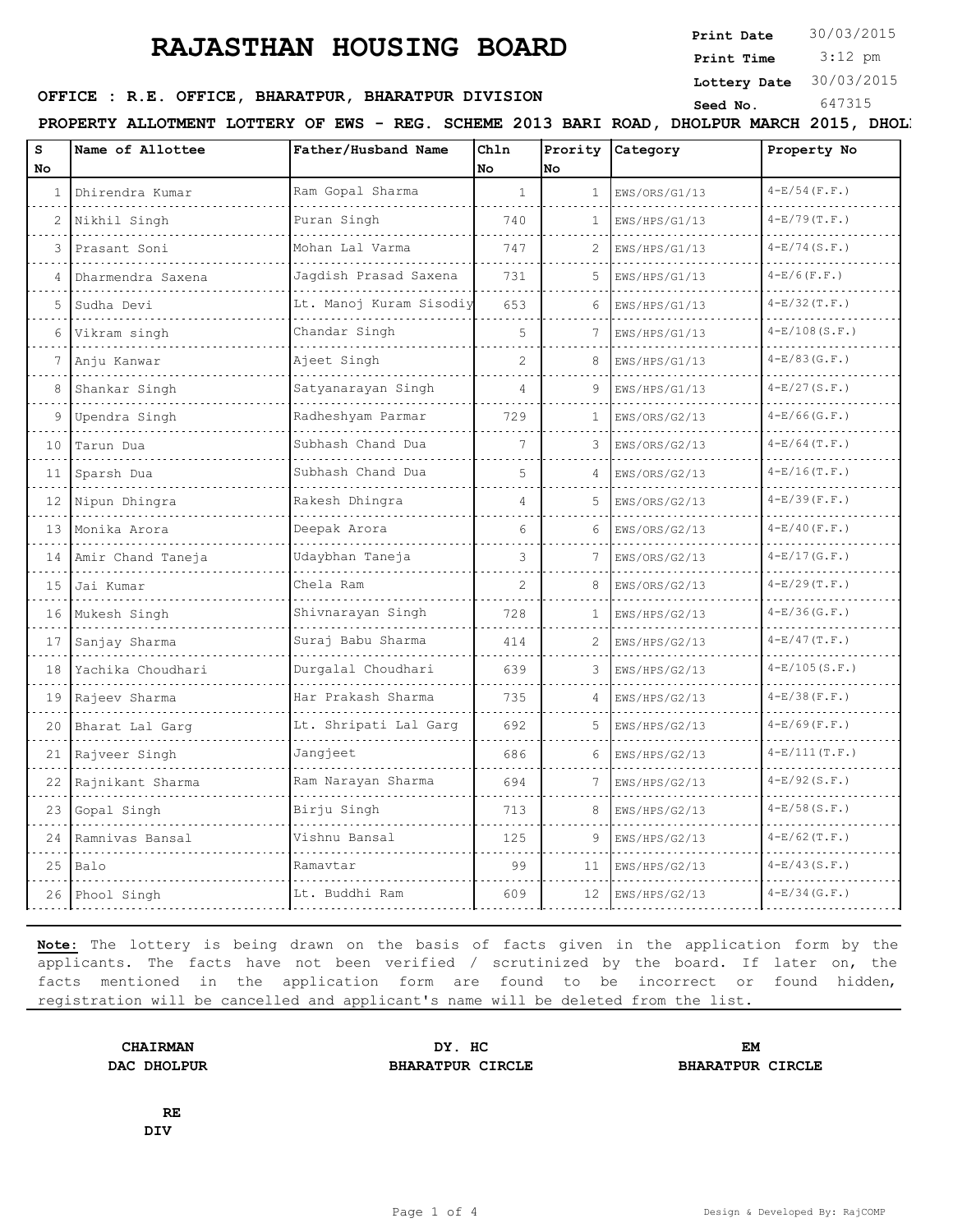**Print Date**  $30/03/2015$ 

 3:12 pm **Print Time**

**Lottery Date** 30/03/2015

**SERICE : R.E. OFFICE, BHARATPUR, BHARATPUR DIVISION** Seed No. 647315

PROPERTY ALLOTMENT LOTTERY OF EWS - REG. SCHEME 2013 BARI ROAD, DHOLPUR MARCH 2015, DHOLI

| S<br><b>No</b> | Name of Allottee        | Father/Husband Name         | Ch1n<br>No   | No. | Prority Category | Property No      |
|----------------|-------------------------|-----------------------------|--------------|-----|------------------|------------------|
| 27             | Kuldeep Singh Parmar    | Gayan Singh Parmar<br>.     | 526          | 13  | EWS/HPS/G2/13    | $4-E/85(F.F.)$   |
| 28             | Majeed Khan             | Nasru Khan                  | 129          | 14  | EWS/HPS/G2/13    | $4-E/99(G.F.)$   |
| 29             | Pramod Kumar Goyal<br>. | Raghuveer Prasad Goyal      | 402          | 15  | EWS/HPS/G2/13    | $4-E/19(G.F.)$   |
| 30             | Bablu Kumar Goyal       | Anil Kumar Goyal            | 123          | 16  | EWS/HPS/G2/13    | $4-E/81(G.F.)$   |
| 31             | Jyoti Choudhari         | Laxmi Prakesh Choudhari     | 642          | 17  | EWS/HPS/G2/13    | $4-E/100(G.F.)$  |
| 32             | Nelofar                 | Lt. Nizamuddin              | $\mathbf{1}$ | 18  | EWS/HPS/G2/13    | $4-E/24$ (F.F.)  |
| 33             | Ajay Sharma             | Amarnath sharma             | 736          | 19  | EWS/HPS/G2/13    | $4-E/2(G.F.)$    |
| 34             | Yunish Khan             | Saleem Khan                 | 130          | 20  | EWS/HPS/G2/13    | $4-E/84$ (G.F.)  |
| 35             | Urmila Devi Gaud        | Suresh Chand Gaud           | 618          | 21  | EWS/HPS/G2/13    | $4-E/82$ (G.F.)  |
| 36             | Sushil Kumar            | Rajveer Singh               | 685          | 22  | EWS/HPS/G2/13    | $4-E/77(T.F.)$   |
| 37             | Kapil Jha               | Shivcharan Lal Jha          | 751          | 23  | EWS/HPS/G2/13    | $4-E/3(G.F.)$    |
| 38             | Reena Goyal             | Dinesh Chand Goyal<br>.     | 64           | 25  | EWS/HPS/G2/13    | $4-E/22(F.F.)$   |
| 39             | Amod Mittal             | Rajkumar Mittal             | 669          | 26  | EWS/HPS/G2/13    | $4-E/13(T.F.)$   |
| 40             | Prabhakar Sharma        | Ganga Ram Sharma            | 137          | 27  | EWS/HPS/G2/13    | $4-E/51(G.F.)$   |
| 41             | Minakchi Choudhari      | Laxmi Prakesh Choudhari     | 640          | 28  | EWS/HPS/G2/13    | $4-E/42(S.F.)$   |
| 42             | Pankaj Kumar Sharma     | Ramgopal Sharma             | 550          | 29  | EWS/HPS/G2/13    | $4-E/50$ (G.F.)  |
| 43             | Devesh Sharma           | Ummedi Lal Sharma           | 579          | 30  | EWS/HPS/G2/13    | $4-E/26(S.F.)$   |
| 44             | Vijay Kumar Goyal       | Ramesh Chand Goyal          | 124          | 31  | EWS/HPS/G2/13    | $4-E/46(T.F.)$   |
| 45             | Suresh Kumar            | Ram charan Tyagi            | 468          | 32  | EWS/HPS/G2/13    | $4-E/61(T.F.)$   |
| 46             | Gore Lal Verma          | Bahadur Singh               | 759          | 33  | EWS/HPS/G2/13    | $4-E/8$ (F.F.)   |
| 47             | Rajesh Parashar         | Vidha Prakesh Parashar<br>. | 670          | 34  | EWS/HPS/G2/13    | $4-E/101$ (F.F.) |
| 48             | Dinesh Kumar Sharma     | Munshi Lal Sharma           | 688          | 36  | EWS/HPS/G2/13    | $4-E/112(T.F.)$  |
| 49             | Seema                   | Rajkumar Garg               | 426          | 37  | EWS/HPS/G2/13    | $4-E/86$ (F.F.)  |
| 50             | Ajay Kumar Goyal        | Ramesh Chand Goyal          | 122          | 38  | EWS/HPS/G2/13    | $4-E/70$ (F.F.)  |
| 51             | Manish Kumar Sharma     | Murari Lal Sharma           | 717          | 39  | EWS/HPS/G2/13    | $4-E/107(S.F.)$  |
|                | 52 Shiv Kumar Goyal     | Raghuveer Prasad            | 401          | 40  | EWS/HPS/G2/13    | $4-E/23(F.F.)$   |

**Note:** The lottery is being drawn on the basis of facts given in the application form by the applicants. The facts have not been verified / scrutinized by the board. If later on, the facts mentioned in the application form are found to be incorrect or found hidden, registration will be cancelled and applicant's name will be deleted from the list.

**CHAIRMAN DY. HC EM DAC DHOLPUR BHARATPUR CIRCLE BHARATPUR CIRCLE**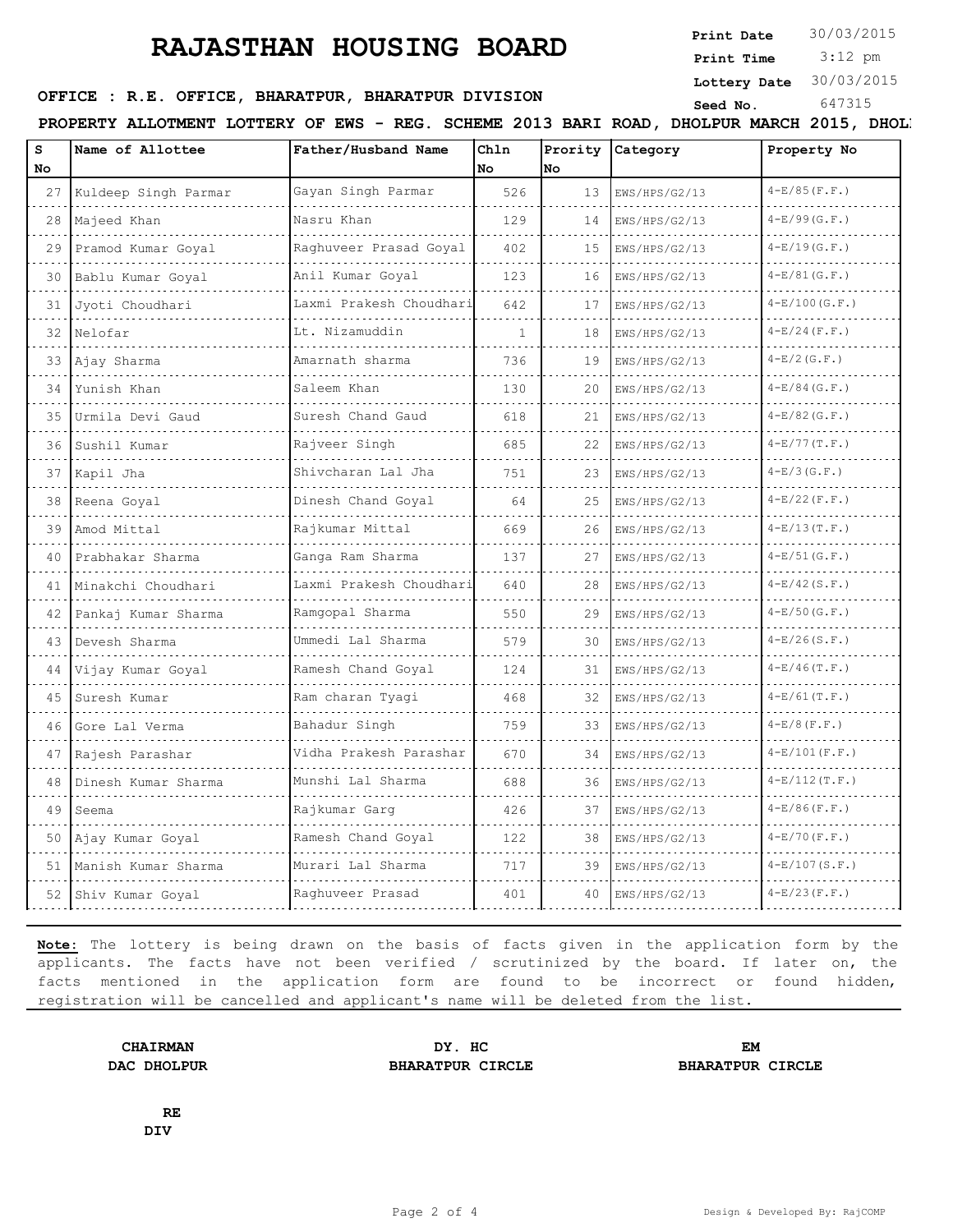**Print Date**  $30/03/2015$ 

 3:12 pm **Print Time**

**Lottery Date** 30/03/2015

### **SERICE : R.E. OFFICE, BHARATPUR, BHARATPUR DIVISION** Seed No. 647315

PROPERTY ALLOTMENT LOTTERY OF EWS - REG. SCHEME 2013 BARI ROAD, DHOLPUR MARCH 2015, DHOLI

| s<br>No | Name of Allottee                     | Father/Husband Name     | Chln<br>No | Prority<br>No | Category      | Property No      |
|---------|--------------------------------------|-------------------------|------------|---------------|---------------|------------------|
| 53      | Mamta                                | Ramveer Singh           | 139        | 41            | EWS/HPS/G2/13 | $4-E/52$ (G.F.)  |
| 54      | Samrath Singh                        | .<br>Lalluram Gurjar    | 528        | 42            | EWS/HPS/G2/13 | $4-E/102$ (F.F.) |
| 55      | Sujata Mudgal                        | Arun Mudgal             | 616        | 43            | EWS/HPS/G2/13 | $4-E/25(S.F.)$   |
| 56      | Rajendra Singh Urf<br>Gajendra Singh | Ramswaroop              | 722        | 44            | EWS/HPS/G2/13 | $4-E/28(S.F.)$   |
| 57      | Nadeem Khan                          | Wahid Khan              | 720        | 45            | EWS/HPS/G2/13 | $4-E/10(S.F.)$   |
| 58      | Jahir Khan                           | Habib Khan              | 719        | 46            | EWS/HPS/G2/13 | $4-E/67(G.F.)$   |
| 59      | Govind Prasad Mangal                 | Babulal Mangal          | 712        | 47            | EWS/HPS/G2/13 | $4-E/56(F.F.)$   |
| 60      | Devi Prasad Gaur                     | Baij Nath Prasad        | 466        | 48            | EWS/HPS/G2/13 | $4-E/59(S.F.)$   |
| 61      | Neelam                               | Murari Lal              | 89         | 49            | EWS/HPS/G2/13 | $4-E/37(F.F.)$   |
| 62      | Vijay Kumar Sharma                   | Jagdish Prasad Sharma   | 737        | 51            | EWS/HPS/G2/13 | $4-E/75(S.F.)$   |
| 63      | Durga Lal Choudhari<br>.             | Birda Ramji             | 638        | 52            | EWS/HPS/G2/13 | $4-E/94(T.F.)$   |
| 64      | Yogesh Kumar Sharma                  | Dansahaye Sharma        | 766        | 53            | EWS/HPS/G2/13 | $4-E/53(F.F.)$   |
| 65      | Raja Beti                            | Lal Singh Bhadoriya     | 718        | 54            | EWS/HPS/G2/13 | $4-E/5(F.F.)$    |
| 66      | Murari Lal Sharma                    | Babulal Sharma          | 716        | 55            | EWS/HPS/G2/13 | $4-E/73(S.F.)$   |
| 67      | Kishori Devi                         | Satish                  | 556        | 56            | EWS/HPS/G2/13 | $4-E/68(G.F.)$   |
| 68      | Ambika Devi                          | Komal Kumar Sharma      | 656        | 57            | EWS/HPS/G2/13 | $4-E/87(F.F.)$   |
| 69      | Ramakant Sharma                      | Asharam Sharma          | 621        | 58            | EWS/HPS/G2/13 | $4-E/109(T.F.)$  |
| 70      | Paras Choudhari                      | Laxmi Prakesh Choudhari | 641        | 59            | EWS/HPS/G2/13 | $4-E/15(T.F.)$   |
| 71      | Priyank Singh                        | Virendra Pratap Singh   | 619        | 60            | EWS/HPS/G2/13 | $4-E/106(S.F.)$  |
| 72      | Aruna Tiwari                         | Lt. Ravindra Kumar Tiwa | 734        | 61            | EWS/HPS/G2/13 | $4-E/45(T.F.)$   |
| 73      | Hariom Sorana                        | Hukam Singh             | 676        | 1.            | EWS/HPS/G4/13 | $4-E/31(T.F.)$   |
| 74      | Manju Rani Ajar                      | Rakesh Kumar            | 113        |               | EWS/HPS/G4/13 | $4-E/11(S.F.)$   |
| 75      | Ashok Prasad                         | Bhaqwan das             | 632        | 3             | EWS/HPS/G4/13 | $4-E/63$ (T.F.)  |
| 76      | Narendra Singh                       | Ganga Prasad            | 149        | 5             | EWS/HPS/G4/13 | $4-E/7$ (F.F.)   |
| 77      | Suresh Chand                         | Pyare lal               | 146        | 7             | EWS/HPS/G4/13 | $4-E/89(S.F.)$   |
| 78      | Nandbihari Meena                     | laxminarayan Meena      | 511        | $\mathbf{1}$  | EWS/ORS/G5/13 | $4-E/60(S.F.)$   |

**Note:** The lottery is being drawn on the basis of facts given in the application form by the applicants. The facts have not been verified / scrutinized by the board. If later on, the facts mentioned in the application form are found to be incorrect or found hidden, registration will be cancelled and applicant's name will be deleted from the list.

**CHAIRMAN DY. HC EM DAC DHOLPUR BHARATPUR CIRCLE BHARATPUR CIRCLE**